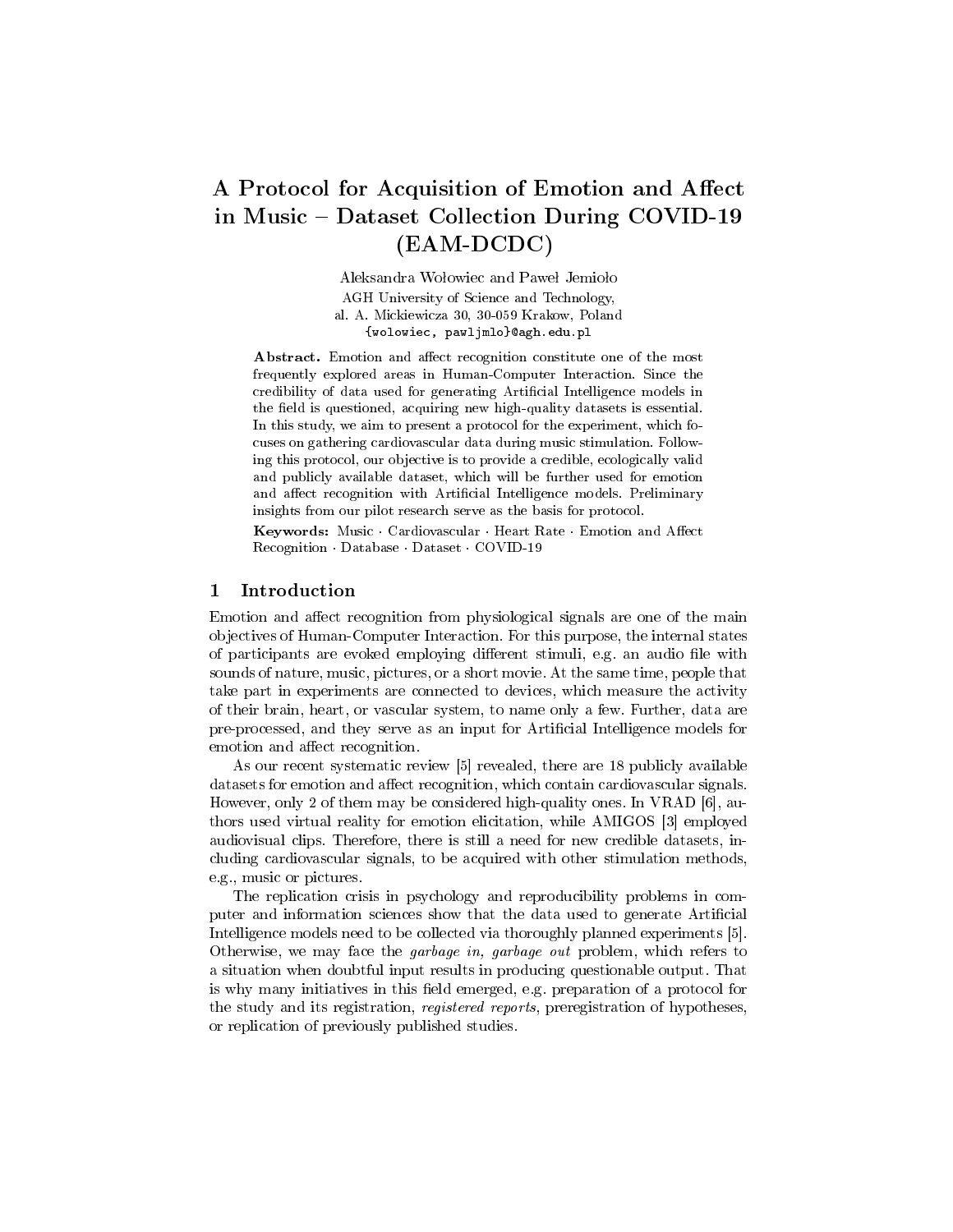#### A. Wołowiec and P. Jemioło 182

Additionally, Human-Computer Interaction faces another issue, which arose from COVID-19. Namely, conducting research with human subjects in laboratories during a pandemic is arduous or even impossible due to restrictions. Fortunately, alternatives exist, and it occurs that most of the experiments may be successfully carried out via the internet thanks to initiatives like Amazon Mechanical Turk or simply through passing equipment to participants, particularly when the research does not involve highly-specialised apparatus. Not only the safety of the subjects is ensured, and they may participate in the experiment at a time that suits them, but also the ecological validity of the study increases.

The purpose of this paper is to present a protocol for the experiment, which focuses on the acquisition of physiological data during music stimulation. Following this protocol, we aim at providing a credible, ecologically valid and publicly available dataset, which will be further used for emotion and affect recognition with Artificial Intelligence models.

#### 2 Methods

In this study, participants will experience music stimuli (songs excerpts). However, the choice of emotion-evoking material needs to be justified in a separate pilot study with other yet similar participants. One needs to make sure that selected stimuli indeed evoke intended emotions.

In our first attempt at stimuli validation, we selected  $60$  songs from the dataset with music excerpts grouped by the Artificial Intelligence model<sup>1</sup> into 4 emotional quadrants (High Arousal High Valence HAHV, High Arousal Low Valence HALV, Low Arousal Low Valence LALV, Low Arousal High Valence LAHV) of Russell space. Russell's space consists of two emotional dimensions, namely arousal and valence [7]. The first one refers to the intensity of emotion, while the second one is connected with the aspect of pleasure. Unfortunately, our initial choice occurred to be improper (see section 3); thus, we incorporated another source of stimuli for validation. For this phase we selected 64 songs from DEAM [1], 16 excerpts per Russell's quadrant. From 64 songs, we will choose 32 stimuli with the most dominant valence and arousal values, 8 per category.

In our experiments, the affective rating system called Self-Assessment Manikin (SAM) [2] will be used for stimuli assessment for all participants. SAM allows measuring three emotional dimensions of valence, arousal, and dominance with different scales. Each of the scales consists of 5 drawings showing the experienced emotional states. A verbal description will precede the scales for precise interpretation of the images. The user's task will be to select an adequate value from 1-9 using the slider.

We will include participants aged 20-30 with higher education (or ongoing) who have not graduated from music schools or work in the music industry but listen to music every day. Exclude criteria involve: cardiovascular or mental disorders and inability to recognise emotions (alexithymia). We plan to examine 45 people in the main study, which is more than average in existing datasets. See our recent systematic review for more details regarding the number of subjects [5].

<sup>&</sup>lt;sup>1</sup> github.com/cristobalvch/Spotify-Machine-Learning (Accessed on 28.02.2022).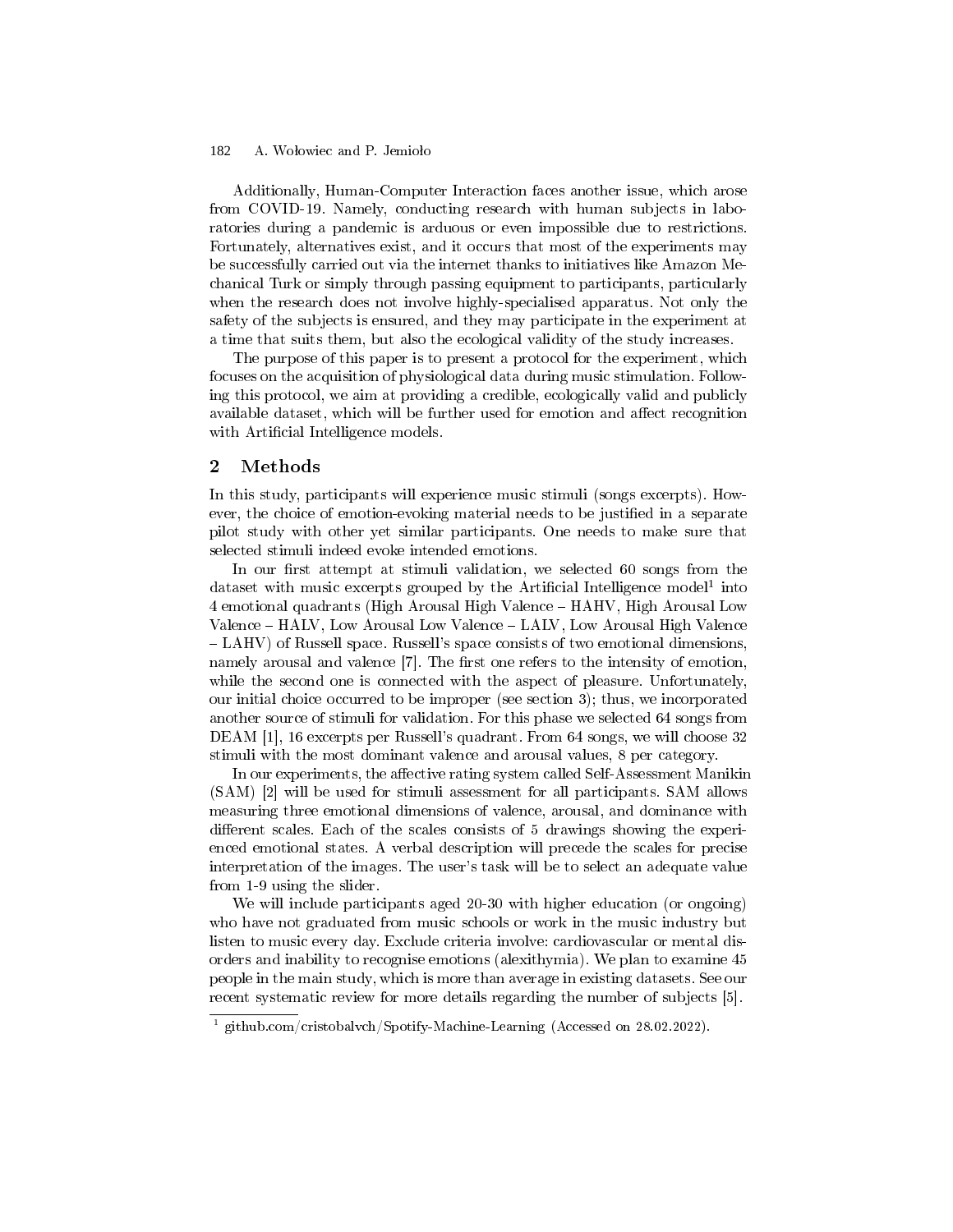Additionally, we will control potential confounders. Firstly, we will ask participants about their mood, which may influence experienced emotions. Next, as the experiment will take place at the subjects' homes, they will be prompted to certify that they were listening to the songs themselves, no one disturbed them, and they were not taking any additional activities. Moreover, we will ask participants to rate their concentration level during the whole procedure.

The pilot and main studies will be conducted using Google Forms, and PsychoPy deployed on Pavlovia servers. Participants will receive instructions in Google Docs with links to both parts of the experiment and information on how to handle the delivered device (in case of the main study).

The first part is a personal questionnaire (Google Forms) with basic information: age, gender, ethnicity, which genre of music the respondents prefer, whether they usually listen to music in line with their mood or the opposite and how they feel at a given moment (SAM).

The second part consists of the following sequences: 10-second break, a 45 second song, SAM scale rating, and yes/no question for determining whether participants liked the song. The order in which the songs are played for each subject is determined randomly.

In the main experiment, the participant's heart rate will be measured with a wearable smart-band Xiaomi Mi Band 5 during the second part (PsychoPy). Before starting the experiment, subjects will be asked to prepare a phone with a voice recorder (recording experiment for synchronisation purposes) and a computer with an active loudspeaker. After starting the experiment, participants will be asked to wait 2 minutes for the band to measure their baseline. After the subject completes the experiment, the data will be extracted from the band using the Gadgetbridge application<sup>2</sup> for Android smartphones, and then the band will be passed on to the next participant.

After acquiring the data, we will validate the data (to confirm they can be used for emotion and affect recognition) using basic Artificial Intelligence algorithms. We will use Support Vector Machines, Naive Bayes, Random Forest and Deep Learning techniques (e.g. following Harper and Southern [4] method) as they are most frequently incorporated [5].

After validation, the data will be shared anonymously in the form of CSV files via Open Science Framework (OSF). Every participant will be asked whether they agree to share the data.

## 3 Preliminary results

In Figure 1, we present results regarding our first attempt to pilot study (valence and arousal ratings). Songs selected precisely for particular quadrants do not overlap with participants' answers. Notably, we have not obtained space coverage for LVHA songs that comply with the dataset ground-truth. We thus need another pilot study with songs chosen more adequately (the DEAM dataset [1]).

<sup>2</sup> codeberg.org/Freeyourgadget/Gadgetbridge (Accessed on 28.02.2022).